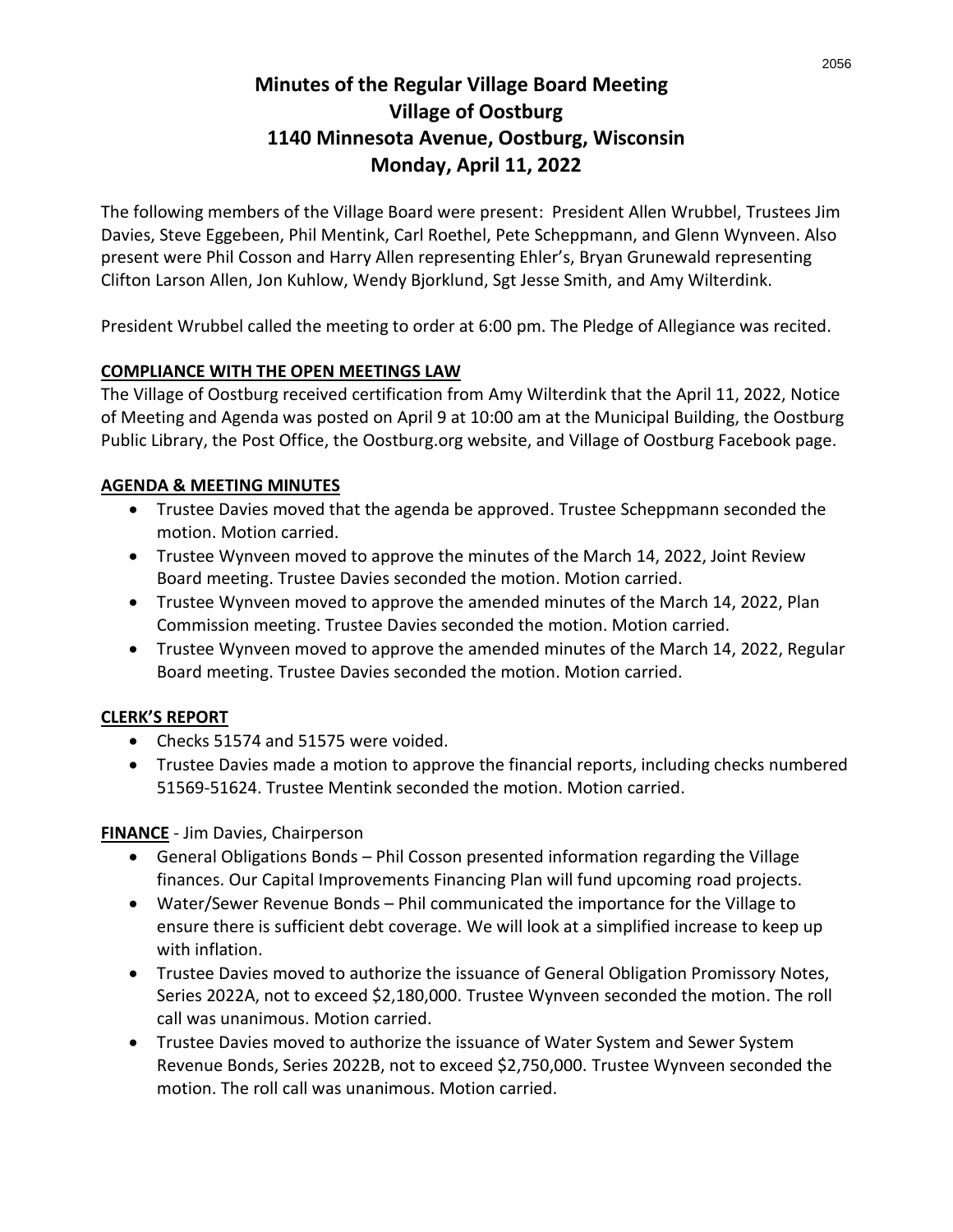- Auditor Update Bryan Grunewald from Clifton Larson Allen (CLA) presented the 2021 Audit Report. Overall, the Village is financially in a better position and has made positive changes over the past 11 years to allow for road project work as needed.
- Board of Trustees Annual Reimbursement
	- $\circ$  Trustee Davies moved to pay trustee and president salaries for the past year.
	- o Trustee Wynveen seconded the motion. Motion carried.
	- o Amy distributed the paycheck statements.
- Ordinance creating section 8.10 adopting the Wisconsin Municipal records schedule as the records retention schedule for the Village of Oostburg, Sheboygan County, Wisconsin. Amy explained it will be helpful to have a specific schedule to determine how long various documents should be retained. This is the schedule recommended by Attorney Bauer.
	- $\circ$  Trustee Davies moved to adopt the Wisconsin Municipal records schedule as the records retention schedule.
	- o Trustee Scheppmann seconded the motion. Motion carried.
- Speedup Liquor License Application requesting to change agent from DeWayne Fugate to Lakhbir Singh. Trustee Davies moved to approve the agent change. Trustee Roethel seconded the motion. Motion carried.

# **STREETS** - Philip Mentink, Chairperson

Trustee Mentink communicated the following upcoming street projects:

- North 9th Street from Center to Wisconsin Avenue. There were four water main breaks in the past year. This is the oldest section in the Village. Planned in 2023.
- Wisconsin Avenue from Railroad to Oostburg Schools planned in 2023.
- New York Avenue  $7<sup>th</sup>$  to 9<sup>th</sup> Street emergency repair last month, replacing the sewer lines in April-May 2022. In summer 2023, remove asphalt surface/base and reconstruct street.
- Discussion regarding engineering and requests for proposals and whether to have an RFP to price out other engineering firms.
	- $\circ$  Trustee Mentink moved to issue proposal for planned construction projects for 2023. Trustee Eggebeen seconded the motion. Call of the roll carried 4-3.
	- o Trustee Mentink will seek RFPs from other Engineering companies.

**PROPERTY** - Pete Scheppmann, Chairperson

- Quote for fertilizer applications from Jay's Services.
	- o Trustee Scheppmann made a motion to not accept the proposal. Sawyer holds certification for broad leaf fertilizing. Last year's budget covered purchasing application equipment for DPW. This will be a cost savings for the Village in less than four applications. Equipment is on order.
	- $\circ$  Trustee Eggebeen seconded the motion. Motion carried to deny proposal.
- Library Repairs for roof, soffit, and gutters were budgeted this year.
	- $\circ$  Trustee Scheppmann made a motion to accept the competitive contracts from three local vendors.
	- o Trustee Eggebeen seconded the motion. Motion carried.

# **SAFETY** - Carl Roethel, Chairperson

- Crossing Guard vacancy filled by McKenna Walvoord starting 3/23/22.
- Fire Department and Oostburg Emergency Medical responders The Payroll schedule was recently changed from annual to quarterly. The schedule change will be delayed until 2023 so that the Fire partners can budget this in 2023 because it was not planned in 2022.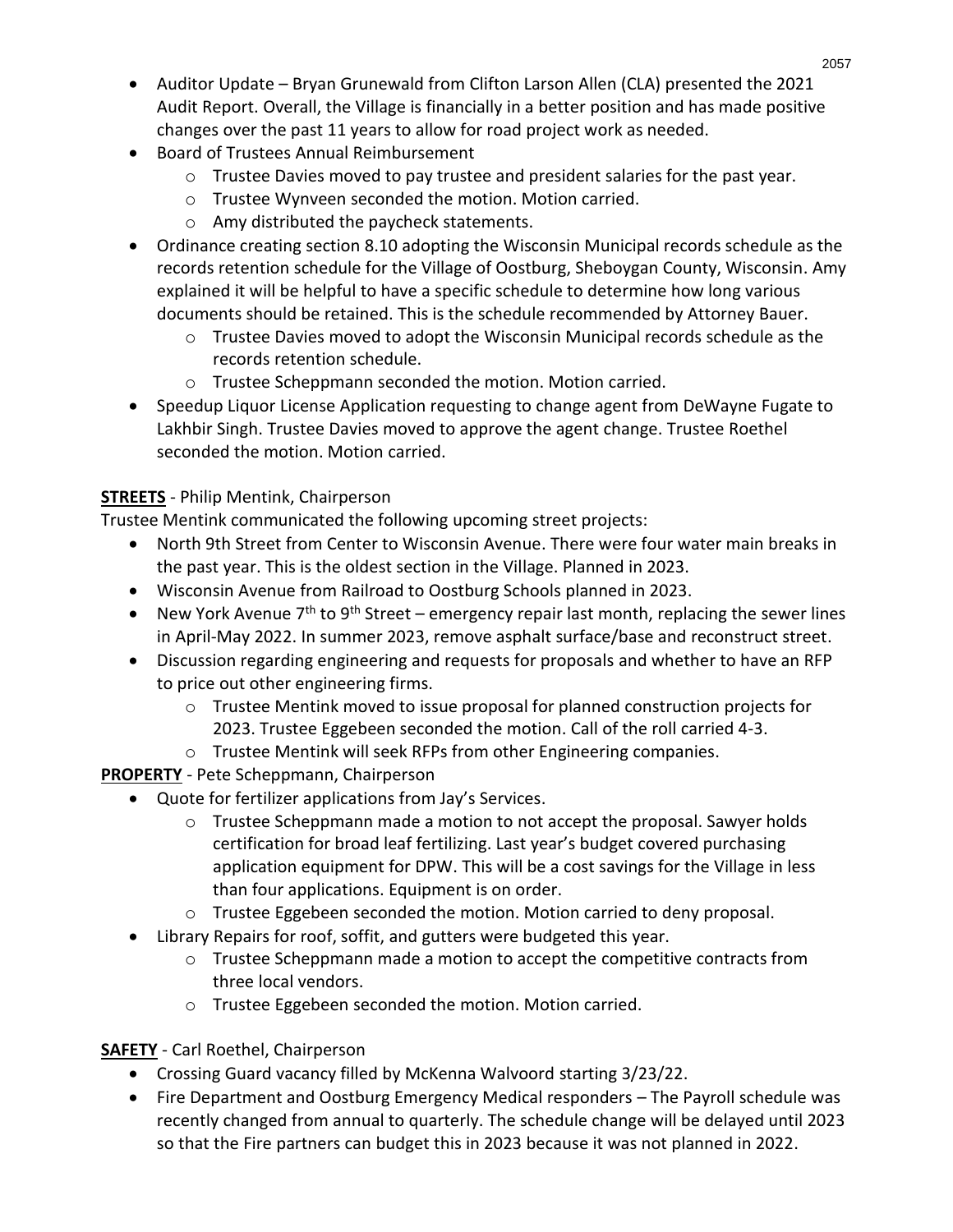- No parking request from Carl Nyhof on east side of North 10th Street for 2 car lengths from Center Avenue.
	- $\circ$  Trustee Roethel moved to make an ordinance for No Parking for 2 car lengths to allow semi-trucks space to make the turn. Carl Roethel will draft an ordinance for review at next month's board meeting.
	- $\circ$  Trustee Davies seconded the motion. Scheppmann and Wynveen opposed. Motion carried 4-2.
- Agenda topic of No Parking zone at Wisconsin Avenue and North 10<sup>th</sup> Street. No action taken.
- Rabbits discussion regarding a resident's request to raise meat rabbits. Based on recommendation from Safety Committee and Allen Wrubbel's discussion with Attorney Bauer, we can add a definition to our ordinances. If selling meat, it becomes a business.
	- $\circ$  Trustee Roethel moved to add a definition for mammals and can have no more than 5 animals total. Carl Roethel will draft an ordinance for review at next month's board meeting.
	- o Trustee Wynveen seconded the motion. Motion carried.

**UTILITIES** - Steve Eggebeen, Chairperson

- PTS contractor bid for North 10th Street inceptor sewer project of \$1,170,000. Strand indicated they are a responsible bidder.
	- $\circ$  Trustee Eggebeen moved to approve bid and authorize Strand to issue a Notice of Award to proceed.
	- o Trustee Mentink seconded the motion. Motion carried.
- New York Avenue Sewer DPW will start in 1-2 weeks, their labor will save on the cost. Jeff Gabrielse will be inspecting. Patching storm sewer laterals. Communications will be delivered to homes. Sewer photos were displayed. Moving ahead on emergency project.
- Water/Sewer Rate Increase
	- $\circ$  Trustee Eggebeen moved to initiate a simplified water rate increase study which is part of the PSC process.
	- o Trustee Wynveen seconded the motion. Motion carried.
- In 2022, we budgeted for a new pump in Well #1, and we are waiting on that order.
- There is one streetlight not converted to LED between  $7<sup>th</sup>$  and  $8<sup>th</sup>$  St & Erie Avenue.
	- o Trustee Eggebeen moved to fill out forms to change one light for \$50.
	- o Trustee Mentink seconded the motion. Motion carried.
- Televising Greg LeMahieu is required by PSC to televise. He does that on a regular basis.
- Scope of construction services for the interceptor project.
	- o Trustee Eggebeen moved to accept the scope of services.
	- o Trustee Mentink seconded the motion. Motion carried.

### **PUBLIC INPUT** –

Sheriff Sargent Jesse Smith communicated there has been an increase in break ins in Southern Sheboygan County. Because some suspects were recently apprehended, there may be a lull. The reports include unlocked garages, open vehicle entries, and some storage units.

**ZONING** – Glenn Wynveen, Chairperson

• No topics to discuss at this meeting.